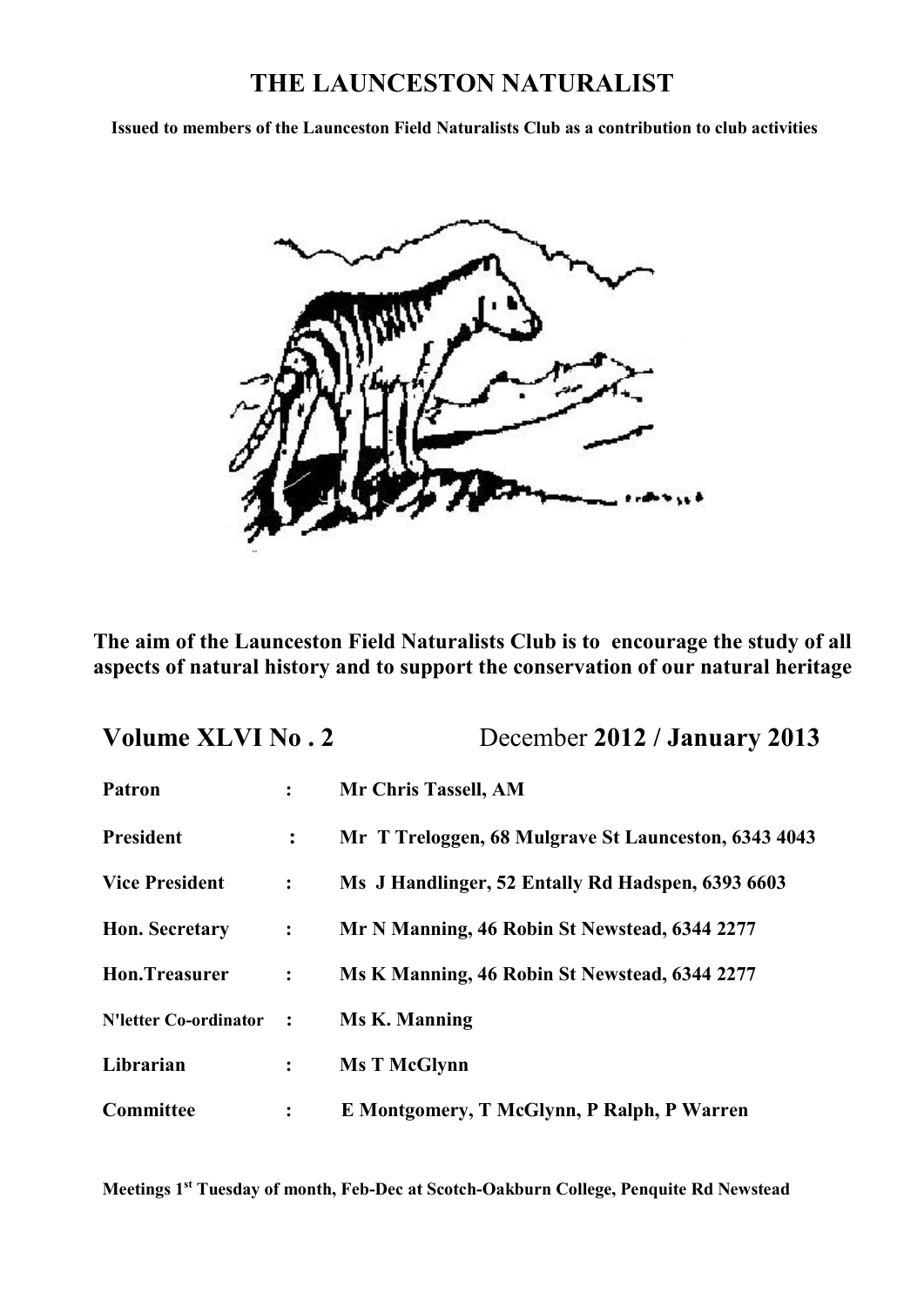# **PROGRAM**

# **FEBRUARY**

| Tuesday 5        | <b>General Meeting Guest Speaker Simon Fearn - Snakes</b>                                    |
|------------------|----------------------------------------------------------------------------------------------|
| Sunday 10        | <b>Field Trip with Simon Fearn</b>                                                           |
| Sunday 24        | <b>Skemps Day - Seed and Insect Collection</b>                                               |
| <b>MARCH</b>     |                                                                                              |
| Tuesday 5        | <b>General Meeting - Member's Night</b>                                                      |
| Fri 15-Sun 17    | <b>Field Trip - West Coast</b>                                                               |
| Saturday 23      | <b>Skemps Day - Time Team dig</b>                                                            |
| <b>Monday 25</b> | Social Night - Steve's Grill, Riverside, 6 for 6.30 pm<br>(see details later in newsletter)  |
| <b>APRIL</b>     |                                                                                              |
| Tuesday 2        | <b>General Meeting speaker to be confirmed</b>                                               |
| Sunday 14        | <b>Field Trip</b>                                                                            |
| Sat 27/Sun 28    | <b>Skemps Weekend - Water Monitoring and Astronomy</b>                                       |
| <b>MAY</b>       |                                                                                              |
| Tuesday 7        | <b>John Skemp Memorial Lecture</b><br><b>Guest Speaker to be confirmed</b>                   |
| Sunday 12        | <b>Field Trip</b>                                                                            |
| Sunday 26        | Open Day at Skemps - participating in National Trust<br><b>Heritage Festival</b>             |
| JUNE             |                                                                                              |
| Tuesday 4        | <b>General Meeting speaker to be confirmed</b>                                               |
| Saturday 15      | <b>Field Trip</b>                                                                            |
| Sunday 23        | <b>Skemp Day - Fungi and ferns</b>                                                           |
|                  | Full half year program should be available shortly at<br>http://www.lfnc.org.au/meetings.htm |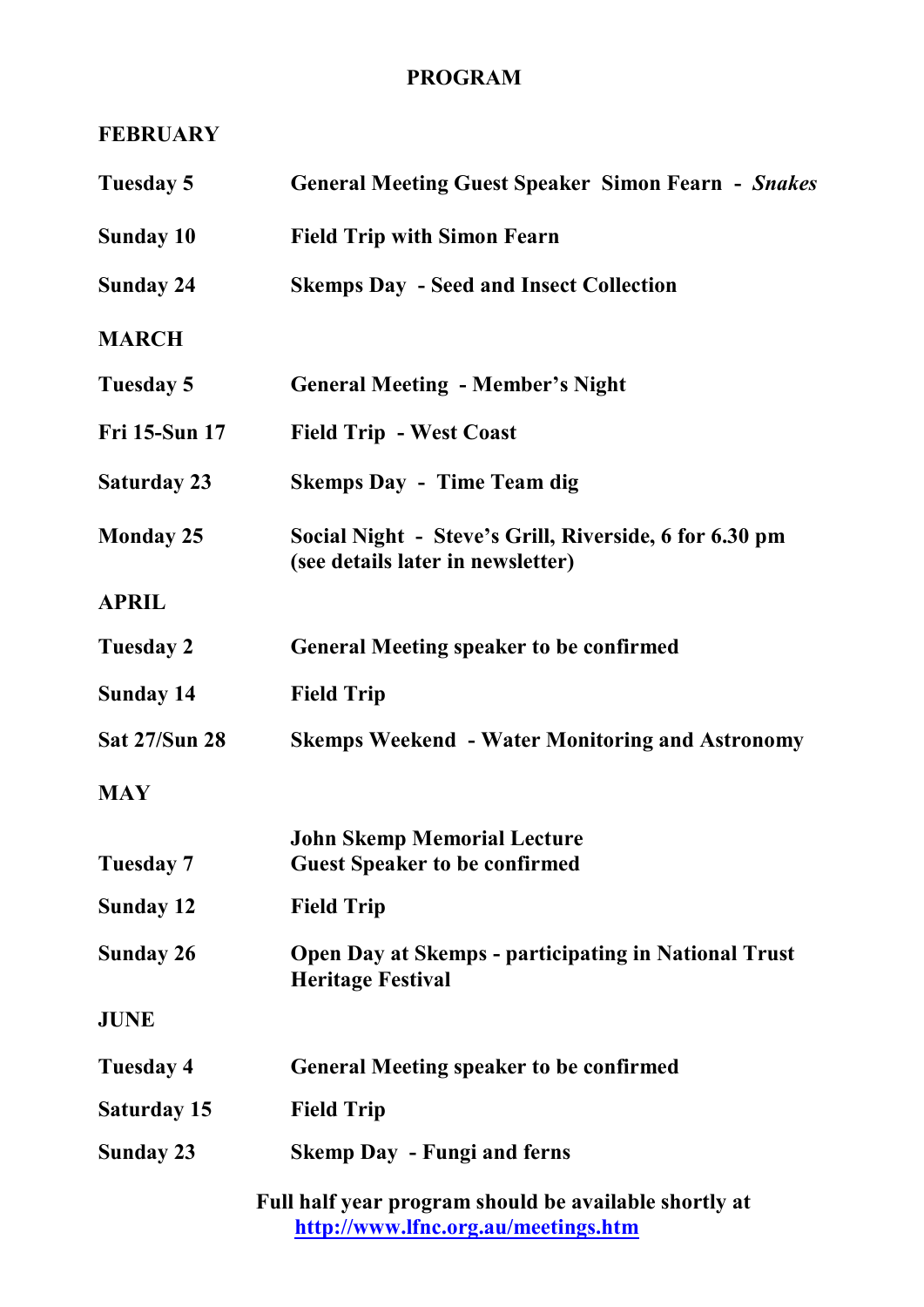# **COMMITTEE/GENERAL MEETING**

**Puggle:** Prue Wright asked for the identity of a tree in bloom at the moment. After some incorrect answers and refining of the question, Lynne Mockridge correctly answered that it was *Acacia mearnsii* (Black Wattle).

**Sightings:** Daphne Longman saw two White-faced Heron chicks, *Egretta novaehollandiae*, in a nest in her garden at Dilston and a Blotched Bluetongue lizard, *Tiliqua nigrolutea*, sunbaking in straw. Peter Warren saw five Little Corellas , *Cacatua sanguinea*, at Nutgrove Park Sandy Bay, Prue Wright saw a Masked Lapwing, *Vanellus miles*, sitting on nest at Gravelly Beach which is very late in the season, also a large number of Tall Potato-orchids, *Gastrodia procera*, up to 1.3 metres tall at Yorktown and a Little Wattlebird, *Anthochaera chrystoptera*, with an orange crown at Gravelly Beach. Maureen Johnstone has seen Australian Pelicans, *Pelecanus conspicillatus*, at the Tailrace and Neil Hardstaff had seen lots of Tasmanian Waratah, *Telopea Truncata*, on his way to the West Coast.

**Library Report:** Tina McGlynn advised that the copy of *Tasmania's Natural Flora*  had been purchased and was available to borrow, but she was still waiting for *Beasts, Bush and Bugs: a Field Guide to North East Tasmania* to arrive.

## **General:**

**Puggle -** Following discussion at a recent Committee meeting, members were advised that as most Puggles were being done by three members, that in future members who had won during the year, were banned from answering the question.

**Ben Lomond field trip -** Peter Warren gave information on what to bring to Ben Lomond for an overnight stay at Borrowdale Lodge. He was also the contact for the trip which would be on Tuesday 15 and Wednesday 16 January next year.

**Mattresses -** Following a motion moved by Noel Manning, members approved the purchase of new foam mattresses for Skemps to the value of \$800. With 16 mattresses needing replacement, the amount approved would cover the cost of eight mattresses, with another purchase to be approved at a later date.

**New Members** - We would like to welcome Tony and Christine Geeves to the Club and look forward to them joining us at meetings and other activities.

## **GENERAL MEETING - December - Member's Night**

 Prue Wright read a letter from Lyndel Poole and Michael Bennett who thanked members for their company and enthusiasm during the Club's recent visit to the property *Kingston* at Nile that they manage, and look forward to our visits in the future.

 Judith Handlinger presented a slideshow of insect images taken following the collection day at Skemps in February earlier in the year. We were then shown a selection of Tom McGlynn's images of John Simmons, while Elizabeth Montgomery read a eulogy written by Jeff Campbell. Prue Wright then presented a selection of images from all the outings and Skemp Days during 2012 called '*The Year That Was*'. Many thanks to Judith, Tom and Prue for their time and effort.

 Members then judged the photographic competition while enjoying supper that members supplied. Tom Treloggen presented the gift vouchers to the winners:-

1st Karen Manning - *Olearia Obcordata* 2nd John Elliott - *Dillwyna sericea* 3rd Peter Longman - Kookaburra with a starling in it's mouth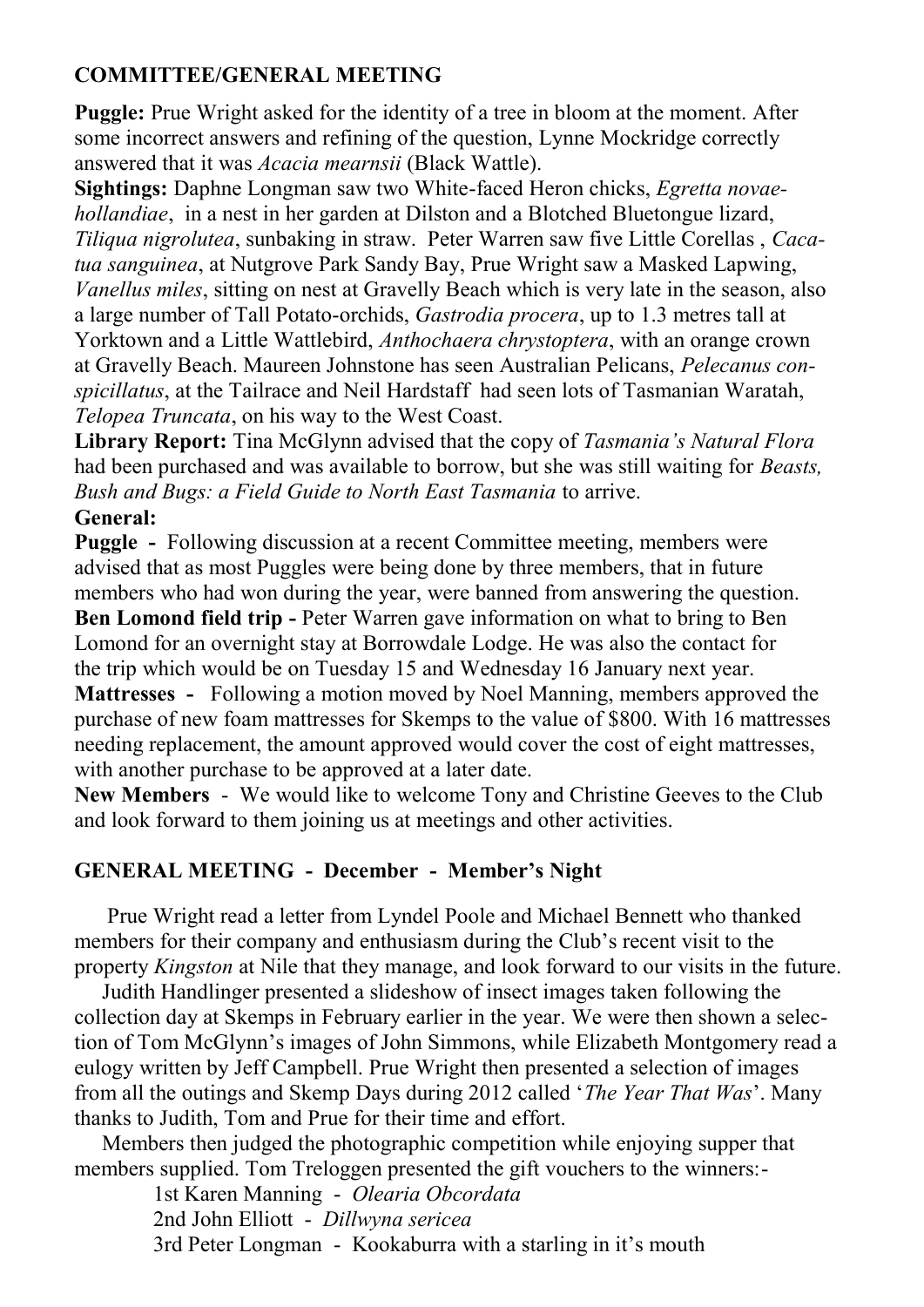#### **CHRISTMAS AT SKEMPS - Sunday 9 December**

Twenty members and six guests attended the annual Christmas get-together at Skemps today, the first one held on a Sunday since I joined the Club. A couple of members arrived nice and early to cut down a Christmas tree which had been spotted on the property recently, to erect and decorate in the Centre. There were many helpers to place the baubles and tinsel, so the tree was decorated in no time, and the gifts were then placed under the tree.

 Following the usual morning cuppa, a small group walked the Forest Track and then went into the Top Falls where we found the entrance from the paddock overgrown with Bat's Wing Fern and with Bracken Fern at the exit to the junction of the Top and Bottom Falls walks. We then walked up to the roadway past the Scotch Oakburn site, which is growing well, and wandered back to the Centre, stopping to admire the Waratah's near the river, which had many flowers.

 After lunch, members walked to the Federation corridor to check on the growth of the trees, and the barn and old homestead site. Another group walked the Zig-Zag Track stopping at the engaeus mounds nears the board walks, the Federation Tree and saw Gunn's Heath which had almost finished flowering in the paddock at the exit from the walk.

 Back at the Centre afternoon tea was set up and Santa arrived as promised and handed out the gifts after which we enjoyed the yummy cakes and sandwiches that members had brought along. The winners of the lucky door prizes were Peter Warren and John Elliott.

 After perfect weather for the enjoyable walks and our Christmas celebration, we headed home. Karen Manning

## **INTERNATION GIRL GUIDES JAMBOREE - QUERCUS PARK - 7 January 2013**

Tasmania hosted the 2013 International Girl Guides Jamboree with the Agfest site at Quercus Park being a major venue. 1700 girls from all states of Australia and ten other countries experienced Tasmania, although not at its best. The fires and high temperature made life uncomfortable at the beginning and strong winds caused problems later on as well, although the articles in the Examiner suggested all went well and the girls enjoyed themselves.

 There were trips away from Quercus Park and many activities awaited the girls at the site and I saw a climbing wall and trapeze set up for the intrepid amongst the visitors. There was a dearth of toilets for men at our end of the site as all had been relabelled for the mainly female visitors.

 As part of the jamboree Prue Wright had suggested that various groups be invited to highlight nature and many other aspects of our beautiful state in a similar way to our display for 'Be a Scientist' as part of Science Week last year. The Launceston Field Naturalists Club, the Australian Plant Society (Northern Group), Parks and Wildlife Service and many other groups were also represented and helped to put on three and a half hours of activities for the girl guides.

 On a very hot Sunday members Karen, Noel, Prue and Rhys spent the afternoon setting up a display of Tasmanian native fauna and birds in one of the craft sheds at the Agfest site. Thanks to the generosity of the Queen Victoria Museum and Art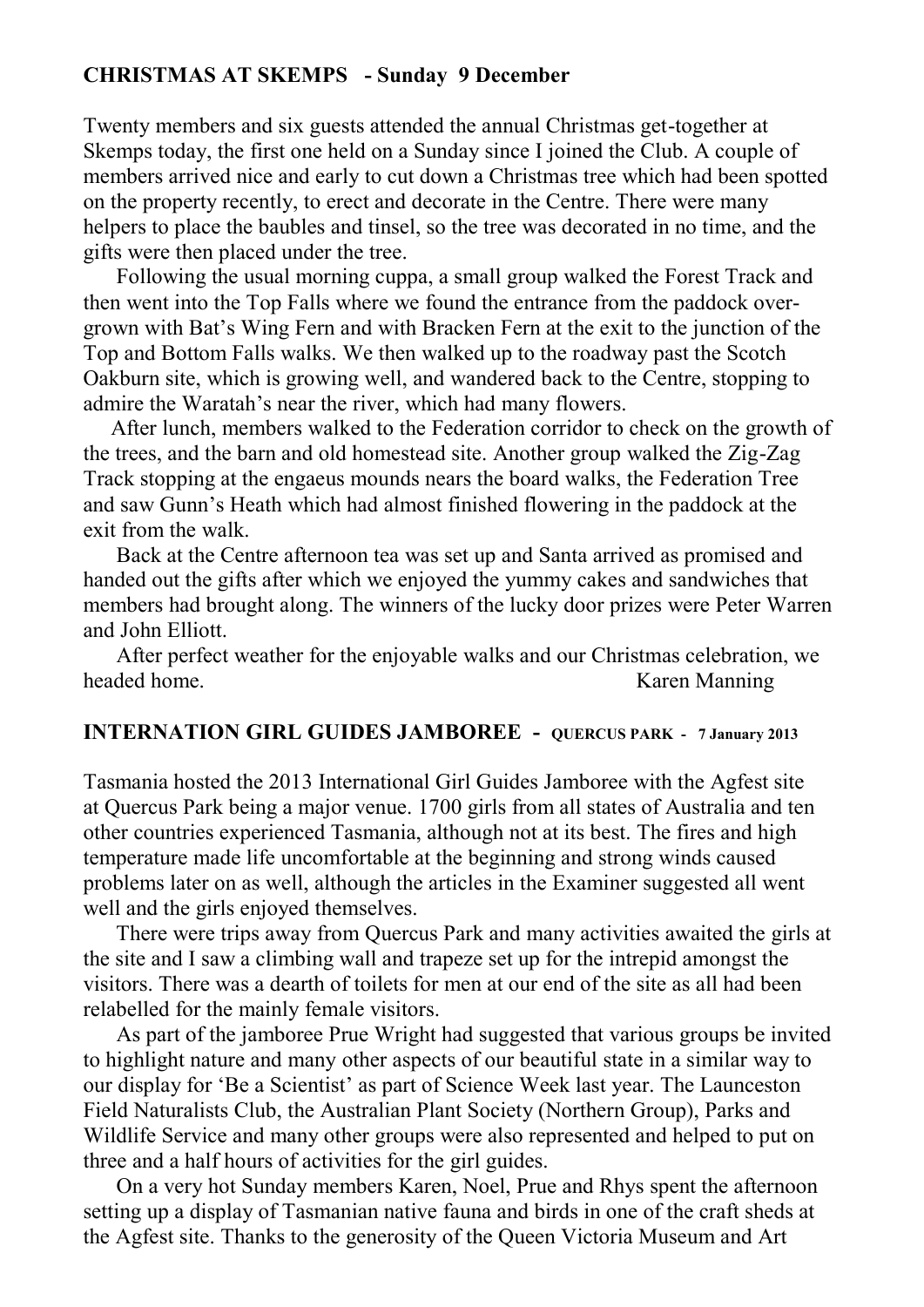Gallery nine stuffed birds, two reptiles and nine Tasmanian animals would sit in a recreated bush setting for the guides to study and ask about.

 Prue had other tasks on the Monday and we were joined by Jill mid-morning for the final setting up, mainly the placement of the animals and the final touches to our bush setting. Rhys was unwell and left early while the rest of us stayed till 5:30 to help pack the museum's animals. For our display a base of beige shade cloth covered with leaf litter and dotted with rocks, branches, moss, bones and other forest detritus and surrounded by potted grasses, dianellas and offcuts from various trees, formed a forest setting for the animals. These items mainly came from Prue's place and Skemps with a few offcuts from trees, a CD player and much needed extra leaf litter from the Manning's. A piece of blue tarp covered with clear plastic to give it a watery sheen and surrounded by rocks and patches of grass and moss made a less than believable water feature from where the platypus was emerging while a white faced heron waited nearby to feed. A CD of bird calls, set on continuous play and hidden behind the plants, gave that little extra realism to our bush setting.

 The two smaller birds were placed on a table for their own protection with the superb fairy wren getting much attention and comments about his beauty and he was photographed often. Also on the table were bones, including a variety of skulls, scats, three types of bird nest, a variety of feathers and a lizard skin. While the shy, elusive and often nocturnal Tasmanian animals are not always seen in the wild we pointed out that these items were signs of what was out there. For the delicate amongst our visitors we had Peters paddle pop sticks to move the scats about. These came from a treat given to the hot and tired volunteers the previous day. One young wit, having sampled Tasmanian honeys on paddle pop sticks before getting to our table, asked if she was meant to taste the scats.

While many walked by or quietly looked at our table and took photographs others asked questions and volunteered their thoughts on the items on display. The 45 cm wedgy feather and the lizard skin were of particular interest while the bones prompted questions and the scats caused many comments.

 I believe that the fires had stopped scheduled visits to Tasmanian zoos to see the native fauna and perhaps this was why our display was so well received and we were told that it looked impressive.

 In the huge main marquee Peter Warren had a display of minerals and gems from Tasmania with two hand lenses for those who were interested in a closer look. A small glass vial of gold, a piece of Crocoite, a polished slice of jade from Trial Harbour, a piece of almost black and very shiny smoky quartz, a large clear quartz crystal, galena, sapphires from the Weld River, fossilised wood, shell and man fern, an Aboriginal knife of basalt from Ulverstone and two other knives of unknown material from Trial Harbour were amongst the most popular, asked about and photographed items. Peter's table was very popular giving him little time to sit and there were enquiries as to whether the items were for sale.

 Older guides and leaders were on hand to help us keep things running smoothly and watch the younger girls, although this was hardly necessary as they were well behaved and at the end of the day Peter still had his gold, small gems and hand lenses.

This was a successful day promoting Tasmania and an interest in nature.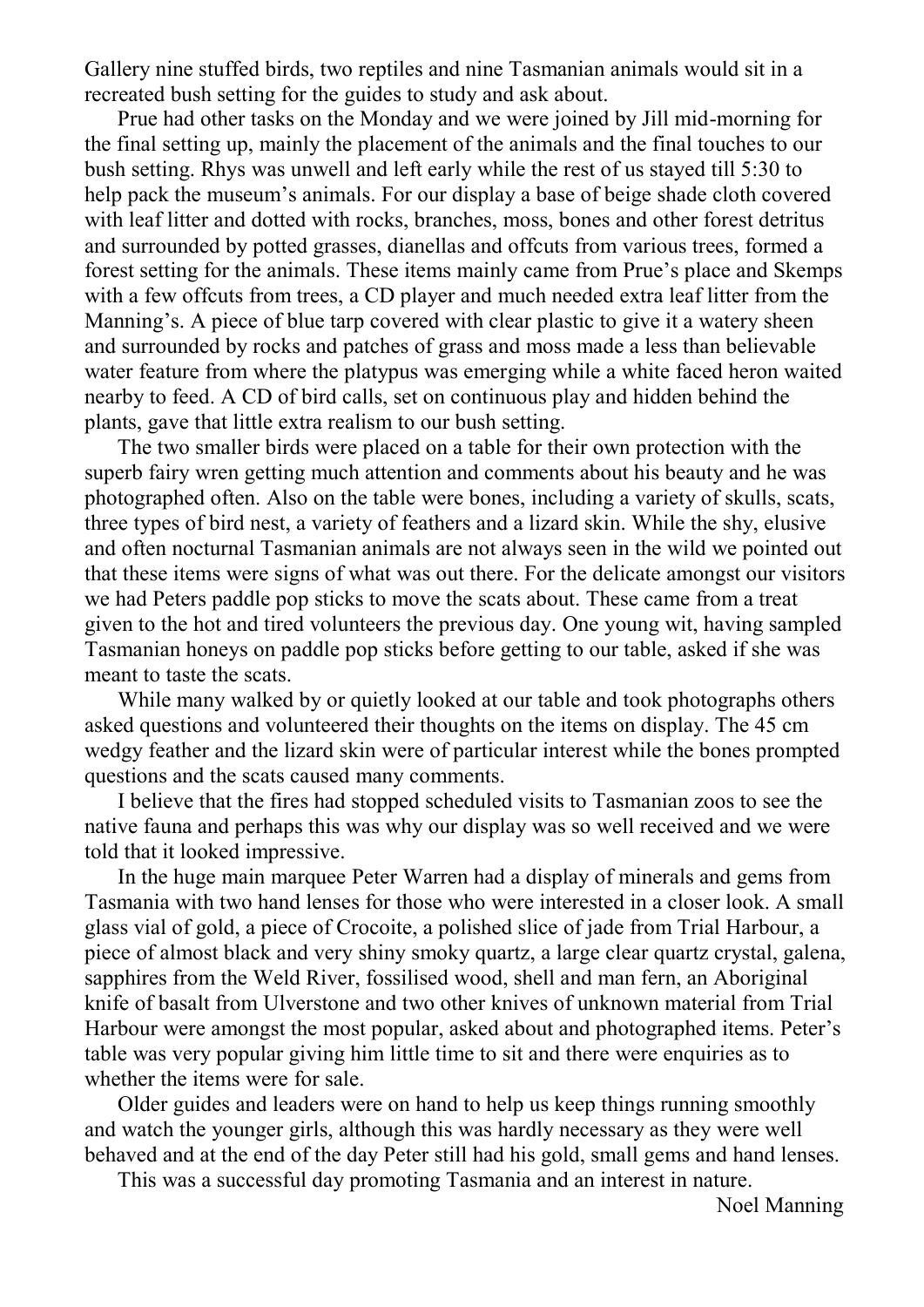#### **BEN LOMOND VISIT - Tuesday 15 & Wednesday 16 January 2013**

Twenty one people travelled to Ben Lomond on 15 January. There were fourteen members and seven friends.

 Tuesday was sunny with a stiff cold breeze. Arriving ahead of our host Peter at the ski village, Roy, Louise and Noel headed off along the overland ski track which seemed drier than the same time last year with the flowers way beyond their best, Noel returning for lunch, the others in the early afternoon.

 Peter arrived to open our accommodation just as most members were arriving. After settling in and an early lunch, John, George and Jan skirted Legges Tor and headed in a northerly direction to the Carr Villa Track and later to Hamilton Crags to take photographs, while another group of eleven started walking along Meadow Vale where we found the tarns encountered during previous trips on this occasion not filled with water and tadpoles as many lay either dry or as mud patches, a testimony to the very dry summer. The walk concluded at a rather rocky basin like area which was surrounded by massive granite boulders sitting precariously as the basin sides. After admiring the views from as far north as the hills of St Helens to the Fingal Valley in the south, we headed back across the valley to the foothills of Hamilton Crags, where six members of the group decided to depart and walk back to the Lodge along the valley. Neil, Tony, Christine, Karl and Karen head up the Crag rock hopping in the large boulder fields. A few picturesque tarns were seen completed with differing numbers of tadpoles. The small cave located in the rocks that would hold three people, did not appear to be used by animals as there were no scats. They arrived back at the Lodge around five, followed shortly after by the photography group. The evening meals were followed by some day trippers leaving for home and others arriving late for the next day's walk. Many took the short walk up into the ski village to have a look around with some proceeding down the ski field past the dam to watch the sunset. There was lots of chatter back at the accommodation, the sharing of stories and photographs, card games and with a very clear night, star gazing where the planet Jupiter could be clearly seen and also a shooting star.

 The following morning was overcast and windy. John, George and Jan headed along Meadow Vale to the notch between Hamilton Crags and Ossian's Throne for another photography session and Neil, Noel, Karl, Debra, Sarah, Jill, Lauren and Karen headed up Hamilton Crags and found the area where we could walk through to the back of the Crag to take in the view and also look at the magnificent deteriorating granite outcrops that were in the valley below. They then walked up to the cairn which provided a wider picture of the Ben Lomond plateau, which has given ideas for future field trips. Many a photo was taken to prove they had climbed to the cairn in a wind that was difficult to walk in, then headed back down the crag searching for and locating, a small cave that had been found during last years trip.

 After lunch everyone helped tidy up the accommodation, thanked our host Peter Warren and headed back to Launceston, following a very pleasant mid-week stay.

Thanks to John Elliott and Roy Skabo for their help with the list of flora seen during our trip:-

*Astelia alpina*, Pineapple grass; *Bellendena montana*, Mountain Rocket; *Craspedia alpina*, Billy Buttons; *Drosera arcturi*, Sundew; *Euphrasia collina ssp. diemenica*,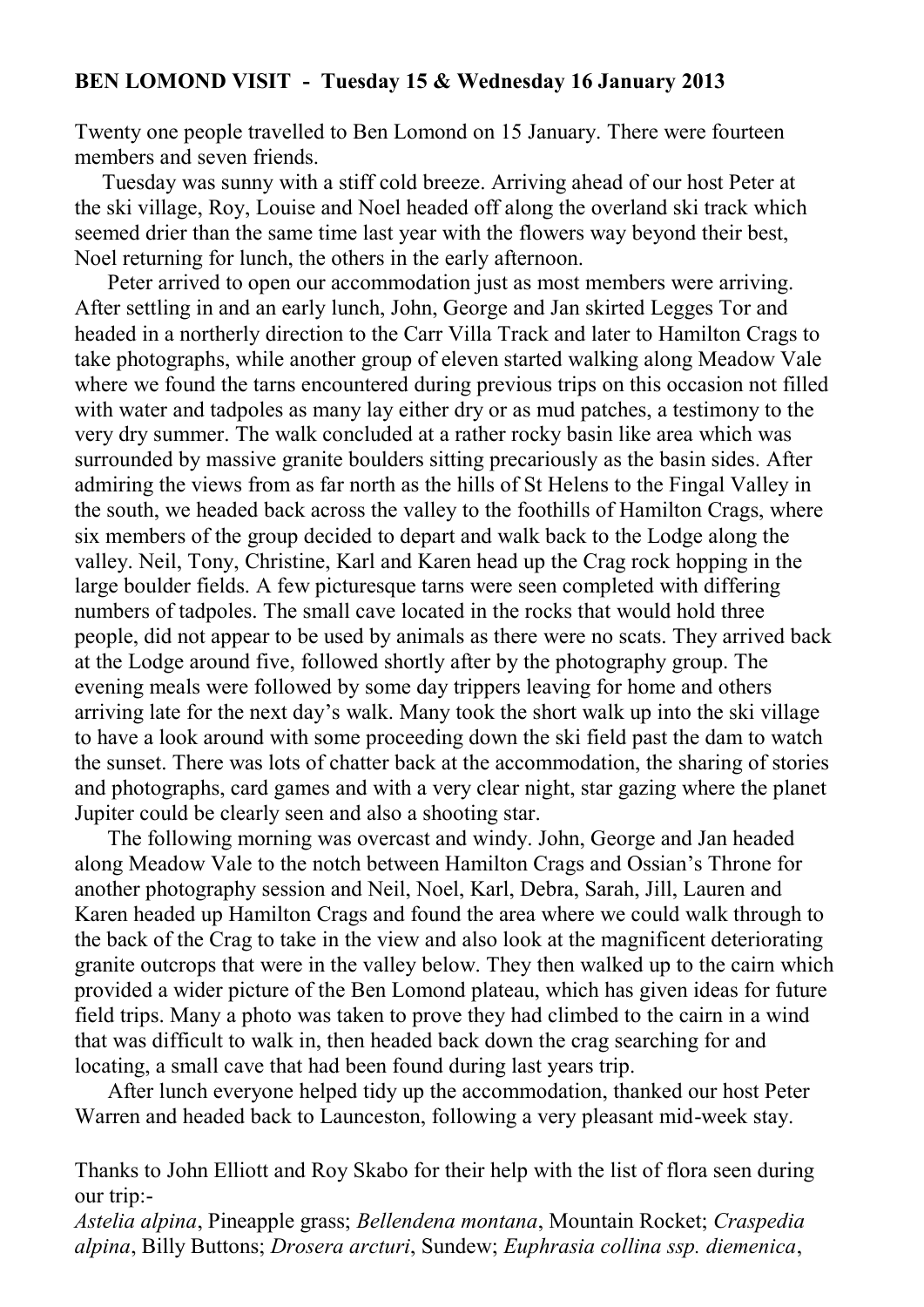Eyebright; *Ewartia catipes*, Diamondherb; *Gentianella diemensis ssp. plantaginea*, Ben Lomond Snowgentian; *Leptospermum rupestre*, Creeping Tea-tree; *Oreomyrrhis*  sp., Caraway; *Ozothamnus rodwayi* sp., Alpine Everlastingbush; *Richea Scoparia*, Scoparia; *Stylidium graminifolium*, Triggerplant; *Tasmannia lanceolata*, Mountain Pepper; *Chionohebe ciliolata*, Ben Lomond Cushion Plant; *Celmisia saxifraga*, Small Snow Daisy; *Orites revolutus*, Revolute Orites; *Orites acicularis*, Yellow Bush; *Olearia* sp.; Daisybush; *Baeckea gunniana*, Alpine Heathmyrtle; *Neopaxia australasica*, White Purslane; Brachyscome *spathulata* ssp*. glabra*, Blue Daisy; *Leptecophylla juniperina* ssp. *parvifolia*, Mountain Pinkberry; *Senecio pectinatus*, Alpine Groundsel; *Senecio* sp., Groundsel; *Coprosma nitida*, Mountain Currant; *Pentachondra pumila*, Carpet Heath; *Richea* ? *acerosa*, narrow leaf Candleheath; *Lomatia tinctoria*, Guitar Plant.

# **CLUB SOCIAL DINNER - Steve's Grill**

This will be at held at on Monday 25 March, 6.00pm for 6.30pm. Steve's Grill has a good grill menu but there is also a comprehensive general menu which caters for all tastes.

 To get to Steve's go down the West Tamar Road past the Trevallyn Power Station and turn right past the apartment blocks. Keep in the right hand lane for about 100 metres then turn right in to the area in front of the apartments. There are a few parking places on your left but if these are occupied keep going under the archway and there is more parking at the rear of the building.

 If you would like to attend the dinner please RSVP to Noel or Karen on 6344 2277 or family manning@yahoo.com.au by Thursday 21 March.

## **AUSTRALIAN PLANT SOCIETY MEETINGS**

LFNC members are welcome to attend APS meetings held on the third Tuesday of the month at Max Fry Hall, Gorge Road Trevallyn at 7.30 pm. The first meeting for 2013 will be held on 19 February. Their program can be viewed at <http://apstasnorth.org/pages/program.html>

## **QVMAG EXHIBITIONS**

The following natural history exhibitions will be held soon at the Royal Park site, for more information visit the [QVMAG](http://www.qvmag.tas.gov.au/qvmag/index.php?c=2) website.

### **9 February to 24 March 2013**

 *Looking at Landscape: An exhibition of Glover Prize Winners*  **16 March 2013 to 16 February 2014** *Into the Wild - Wilderness Photography in Tasmania*